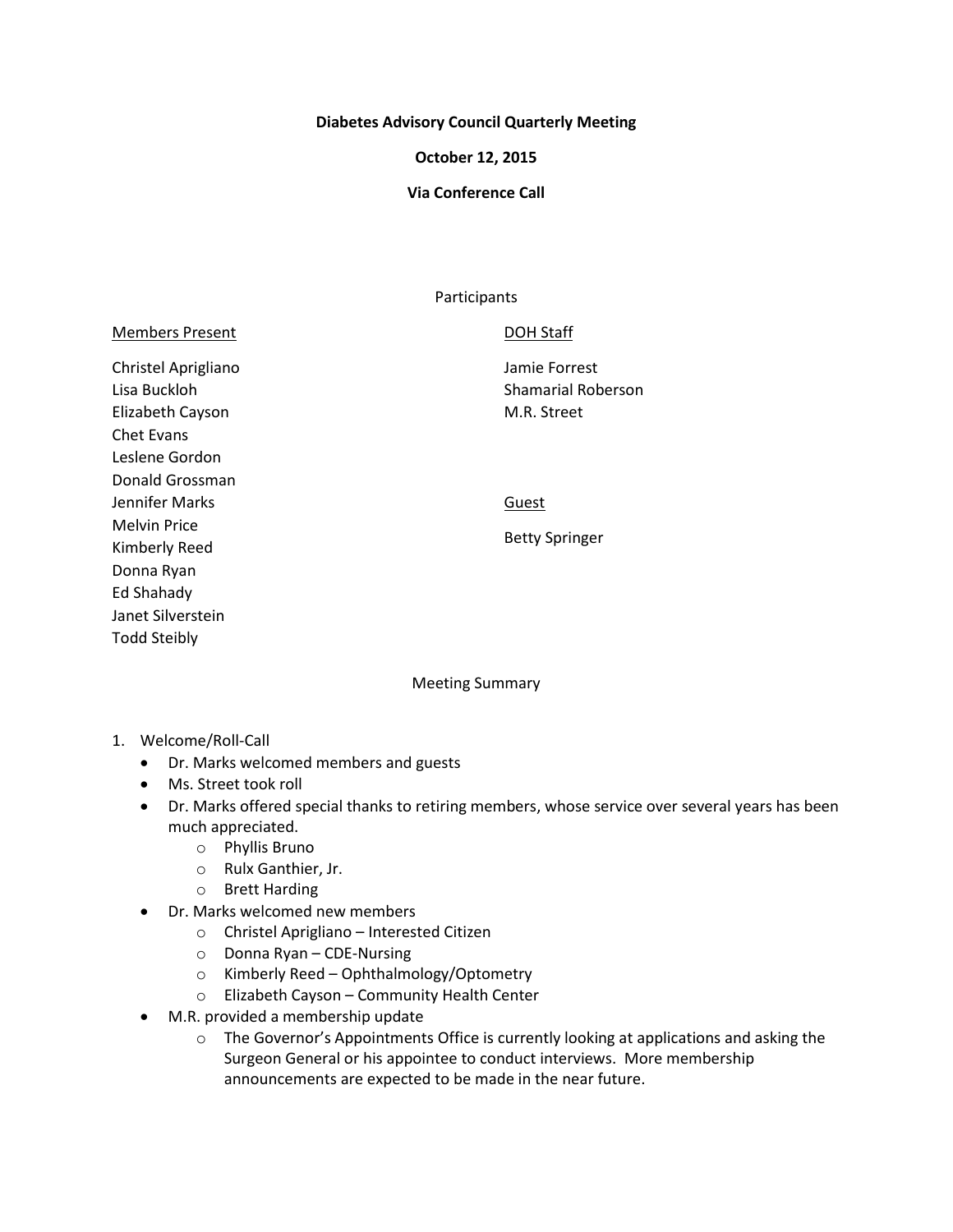# **Diabetes Advisory Council Quarterly Meeting Summary October 12, 2015 Page 2**

- 2. Dr. Marks asked for review and approval of July meeting minutes
	- Motion by Dr. Evans
	- Seconded by Dr. Grossman
	- Minutes approved
- 3. Ms. Forrest gave an update on the DAC Legislatively Mandated Report
	- As an introduction for the new DAC members, Ms. Forrest noted that a requirement was added to the DAC statute that requires a report every odd year (beginning on January 10, 2017). The report is to be developed by the DAC in conjunction with the Department of Health (DOH), the Department of Management Services (Office of State Group Insurance) (DMS/OSGI), and the Agency for Health Care Administration (AHCA). The report must cover four categories of diabetes: Type 1, Type 2, Gestational and Prediabetes and spotlight the costs of diabetes and the impact of current programs to prevent diabetes or delay its complications. The report will focus on three categories: Medicaid population (AHCA), state employees (DMS/OSGI), and the general population (DOH). Five areas of focus are:
		- o Data illustrating costs and impact of diabetes (take data that you have)
		- $\circ$  Current benefits (what are you doing and where are the funds coming from to pay)
		- o Collaborative efforts to address diabetes
		- o Evidence-based recommendations for legislative action to reduce impact of prediabetes, diabetes, and diabetes-related complications
		- o Estimated budget (cost recommendations or no cost)

The committee met on August 25 and a data group was formed. The data group met on September 21. The data group discussed what data was currently available from the different agencies that could inform the report. The National Association of Chronic Disease Directors, which is helping facilitate Florida's process and which has helped other states which passed similar legislation, recommended Florida look at Kentucky's report, since it is very comparable to what is expected of Florida. Ms. Forrest has contacted Kentucky with questions about their data sources. The partner agencies will compile the data, DOH will write the narrative, and the DAC will approve the report before it is submitted to the Governor and Legislature.

The next meeting of the whole committee is set for Friday, August 16, in Tallahassee and via conference call.

- 4. Dr. Marks gave an update on the DAC Recommendations
	- Dr. Marks presented the DAC recommendations to Dr. Celeste Philip, Deputy Secretary for Health, on August 25. Others in attendance were Dr. Evans; Shannon Hughes, Division Director for Community Health Promotion; Shay Chapman, Bureau Chief for Chronic Disease Prevention (BCDP); and Ms. Street.

Dr. Philip was very supportive of the recommendations and requested specific changes to make the recommendations more contemporary and ensure they acknowledge successes, reflect the